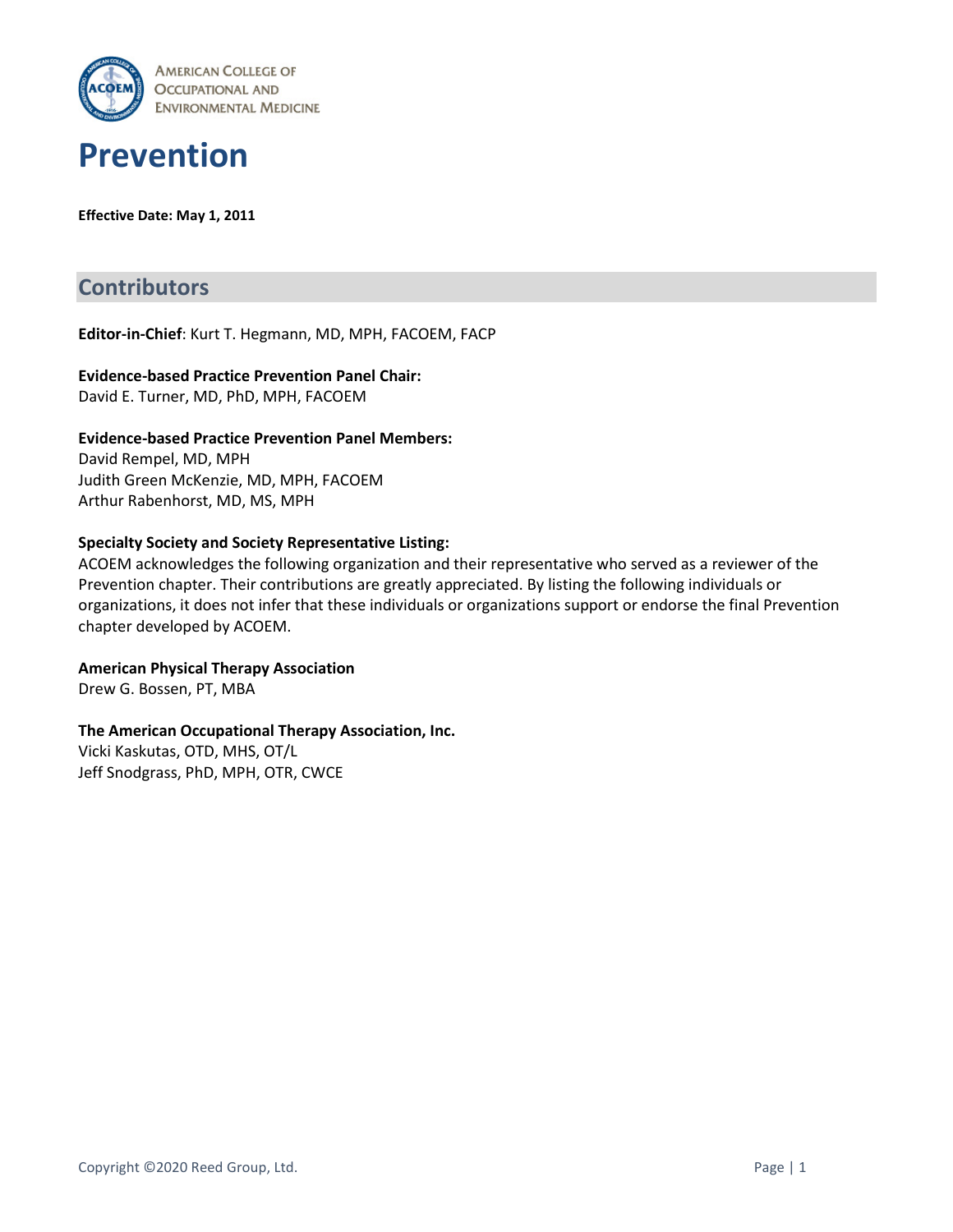# **Table of Contents**

# <span id="page-1-0"></span>**General Principles**

Prevention of work-related health complaints should be a top priority for occupational health providers. Diagnosis and treatment of workers presenting with work-related injuries and illnesses represent an opportunity for providers to help prevent recurrences in these workers (tertiary prevention); mitigate the effects of current workrelated hazards so as to reduce the severity and duration of disability (secondary prevention); and prevent the same injury or illness in coworkers and those in similar jobs (primary prevention). The workplace also presents opportunities for the prevention of non-work related health issues through the screening of employees for chronic disease risk factors and through health promotion programs designed to motivate and support responsible health choices.

Occupational health providers can often identify opportunities for prevention. For work-related health complaints simply understanding the job (and work) requirements may suggest possibilities for primary prevention of illness or injury through hazard identification. A workplace walk through is often useful to allow attainment of familiarity with job requirements and the work environment as one element of fitness-for-duty assessment, as well as with the identification of hazards. The discovery of significant work factors suggests that worksite intervention to prevent recurrences injury or illness and/or hasten recovery may well be appropriate.

A cluster of cases in a work group suggests a possible relationship to potentially unidentified problems in work design or management, particularly if the outcome is rare. The presence of work-related discomfort, illness, or injury should trigger a search for causes (see Work-Relatedness chapter) and plans for remediation when feasible. Different levels of certainty about the cause of the problem and differences in severity of the adverse health effects may justify different levels of response.

The occupational health provider's task in prevention is to first identify associated or causative workplace and personal factors and then suggest evidence-based screening of personnel and selection of appropriate controls (i.e., administrative, engineering, and/or work practice) as well as task or job redesign. Screening of potentially serious conditions such as asbestosis, silicosis, occupationally related cancers and similar conditions is generally considered mandatory. Screening for auditory impairments is required for high noise exposures. Screening for musculoskeletal disorders (MSDs) is of unclear benefits as the number of workers affected, whether exposed to high job physical factors or not is often overwhelmingly high affecting more than half of the workforce in a year, thus caution is warranted in attempting screening and interpreting results for MSDs.

Treatment and disability management of the immediate health problem should be carried out. Further preventive efforts may include instituting use of personal protective equipment, administrative changes, education, and training at all levels of the company. In addition, close attention to the psychological needs of employees, proper medical surveillance of the workplace, and the opportunity for contact with a health care provider if questions or complaints arise is necessary. Whether the job is a match with the physical, cognitive, and/or psychological capabilities of the individual worker often requires investigation. There is enough variation in strength, flexibility, endurance, healing capacity, anatomy, and other factors among workers that individual investigation is warranted because statistical risks apply only generally to individuals (see [Person-Job Fit](#page-3-0)).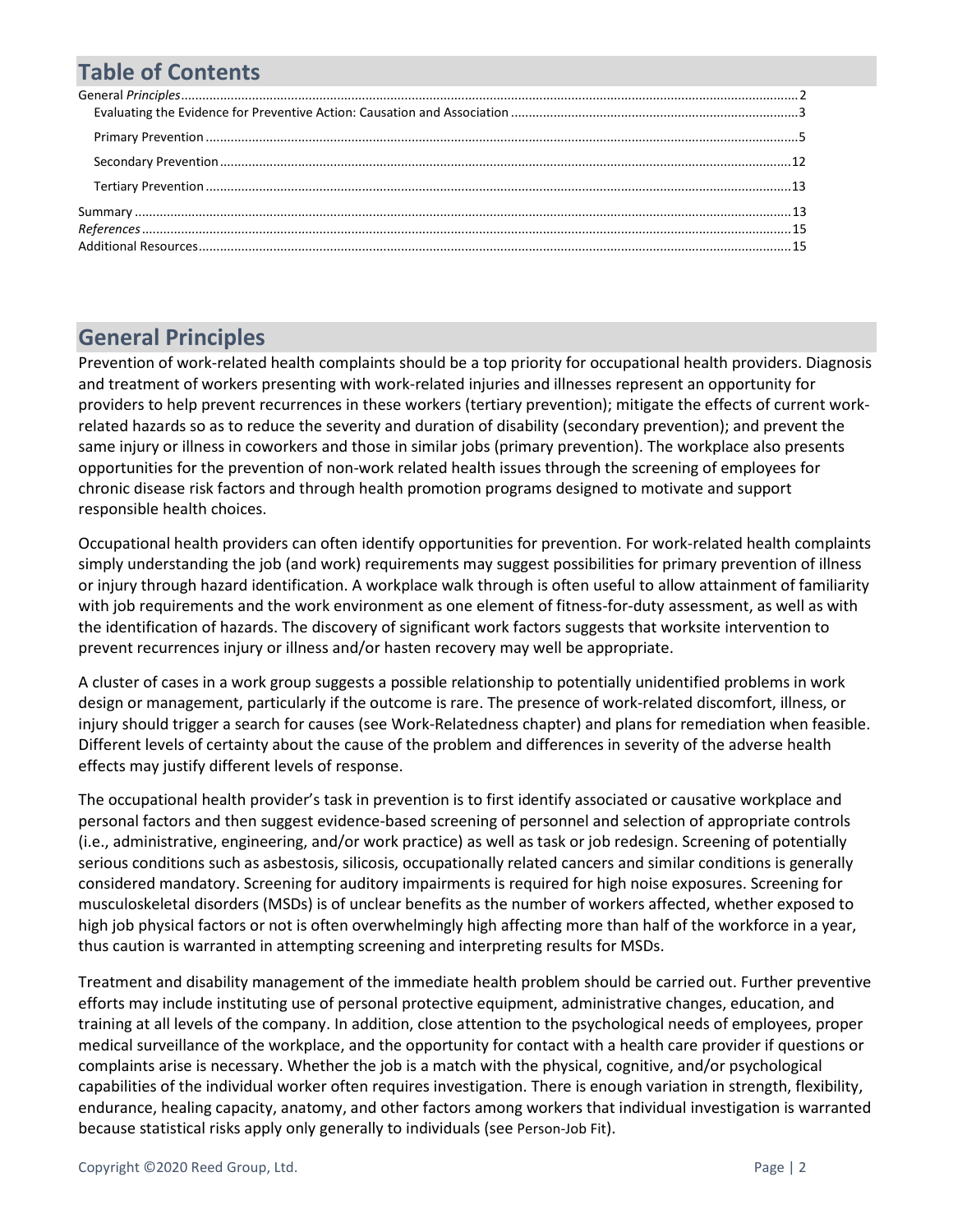# <span id="page-2-0"></span>**Evaluating the Evidence for Preventive Action: Causation and Association**

### **Diagnosis: Key To Analyzing Association**

The first element in seeking an association between a work-related health problem and a worksite factor is an accurate diagnosis. Epidemiologic studies generally correlate exposures particularly to a combination of risk factors (e.g., forceful exertions, repetition) with specific pathologic entities. Alternatively, some studies have correlated levels of symptoms rather than diagnoses with worksite exposures or tasks. These correlations are useful to help prevent health-related complaints, but increased frequency or intensity of symptoms alone should not be equated with causation or potential prevention of specific pathologic entities (e.g., diagnoses) such as carpal tunnel syndrome, disk herniation or occupational asthma for example. A careful search should be made for the appropriate diagnosis.

### **Use Of Qualitative Information**

Occupational health physicians making recommendations for prevention of work-related complaints are still faced with a lack of quantitative associative information for many common problems. An individual worker's symptoms alone may decrease productivity and cause discomfort. As such, physicians are obligated by public health principles to mitigate the symptoms, to hasten recovery and help prevent recurrences in the individual as well as help prevent occurrences in other workers when feasible. Such actions often must be taken on a case-by-case basis integrating quantitative information where available on the worker-job fit and preliminary or population data (e.g., rates of disease in the population, or a comparable population).

The current scientific literature about potentially work-related musculoskeletal disorders (WRMSDs), degenerative disorders such as degenerative joint or disk disease, and a number of other nonspecific symptoms and conditions (e.g., visual fatigue, commonly known as eye strain, and associated headaches and neck and shoulder complaints, stress-related complaints, nonspecific chest pain, respiratory symptoms thought to be due to indoor air pollution, and others) is notable for the lack of studies that temporally and quantitatively define causal associations of work exposures. There are very few prospective studies on these disorders and symptoms (most of the studies are cross-sectional or case-control which does not allow for determination of a temporal association and causality). Other information is derived from physiology, biomechanical, toxicological, or other laboratory measurements rather than clinical observation in real work situations and as such is difficult to apply in the occupational setting.

Further, most available studies either define exposure to work-related factors qualitatively or use job title as a proxy for exposure. Generally, there is no quantification of specific ergonomic, toxicological or other stressors to allow determination of a dose-response curve (see Work-Relatedness chapter). If there were dose-response relationships, one might find thresholds at which WRMSDs and other work-related symptom complexes might or might not occur. Thus, at present, few risk factors have been found to be predictive of certain WRMSDs and other syndromes. Due to the absence of certainty regarding causality and the lack of quantitative exposure-response data, most recommendations for the prevention of WRMSDs are qualitative. While occupational health physicians make good-faith efforts to prevent these complaints, these assumptions should not extend to opinions about causation for benefits or medicolegal purposes. As such, the commonly seen statement "in the absence of other obvious causes, the problem is work-related" is at odds with scientific logic (evidence based medicine) and should not be used (see Work-Relatedness chapter).

#### **Complex Causation**

The occupational health physician should also be aware that many musculoskeletal, respiratory, audiological, psychological, and other problems are often caused by work- and non-work-related or personal factors in varying combinations. Many potentially work-related complaints result from more than one factor with some, if not most, disorders representing manifestations of interactions between those risk factors. The work factors may be necessary, but not sufficient to develop the disorder. For example, not all workers exposed to certain numbers of repetitions and degrees of force during hand manipulations will develop tenosynovitis of the wrist and hand, but a few of them may develop the problem without significant ergonomic exposure at work or during performance of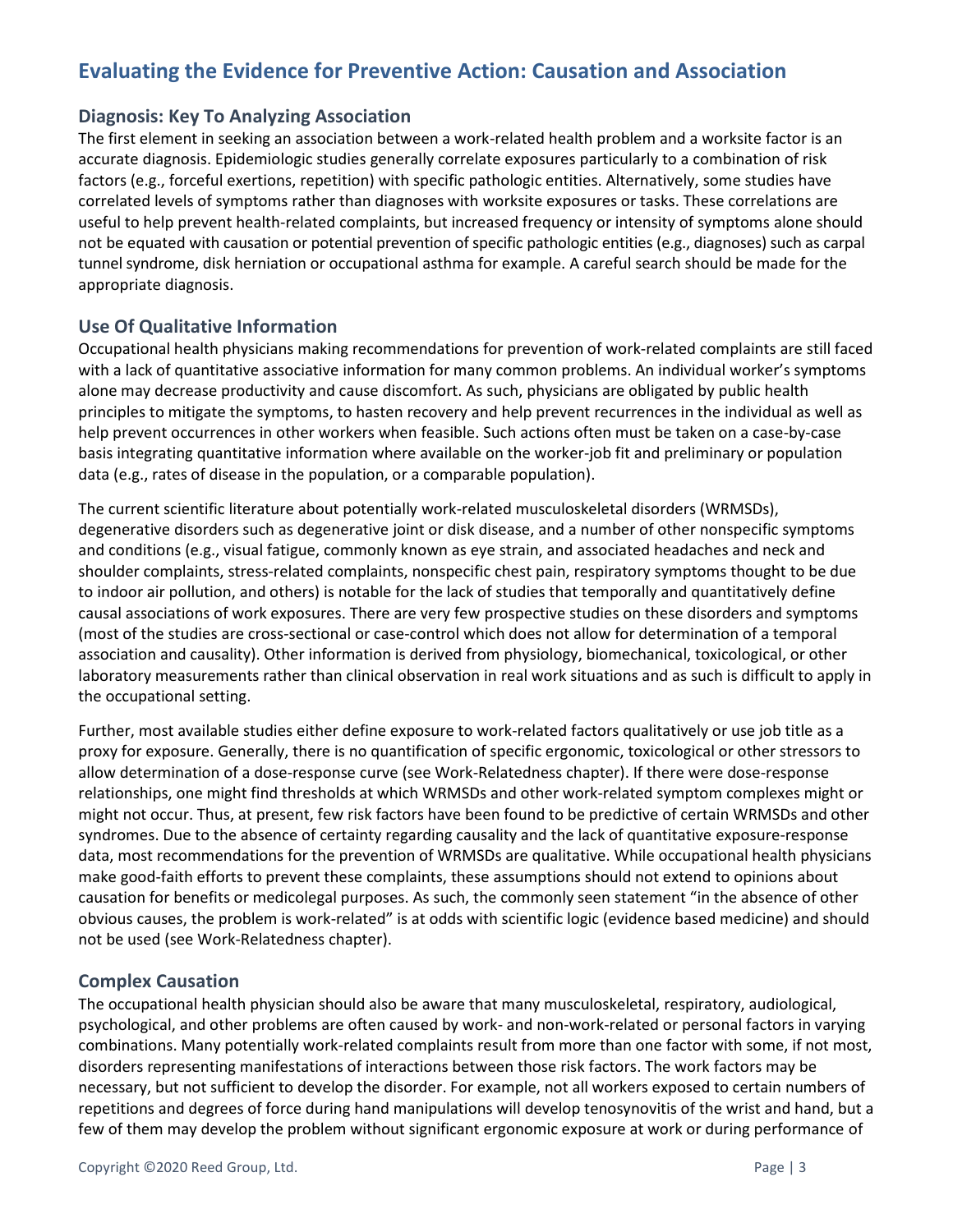non-job-related daily activities or a hobby. In other cases, there may be a variety of possible contributing factors for a disorder or complaint as well as personal and work factors that interact. For example, pregnancy, hypothyroidism, or obesity may be associated with carpal tunnel syndrome (CTS) in susceptible individuals (although the symptoms may occur mostly while the individual is at work for some). Population studies have identified such competing causes in a number of instances (see Work-Relatedness chapter). Both work and personal factors may also need to be addressed to prevent initial episodes, delayed recovery, or recurrences.

### **Acute Vs. Chronic Symptoms**

Many if not most disorders become manifest at a point in time and thus appear to be acute. However, for most MSDs, there is evidence that the common disorders are manifestations of underlying degenerative conditions. Thus, the manifestation of symptoms may be irrelevant to the determination of work-relatedness (see Work-Relatedness chapter). For example, CTS most commonly manifests itself at night whether there are or are not significant job physical factors. Also, some occupational pulmonary symptoms do not occur at work though the exposures did.

Additional challenges include exacerbations or aggravations of underlying conditions. These are difficulties that are handled differently in different jurisdictions and are beyond the scope of this chapter; however, it is incumbent on the provider to be well versed in those definitions and distinctions. Some of those situations involve significant exposures that may benefit from an ergonomic or industrial hygiene evaluation to ascertain whether occupational factors may be significantly contributing to the manifestation of symptoms.

### <span id="page-3-0"></span>**Person-Job Fit**

Ensuring proper person-job fit is important to prevent discomfort, loss of productivity, and physical injury to workers. Workers vary in their capacity to lift, exert force, perform fine motor tasks, etc., according to factors such as general/specific health status, age, conditioning, size, strength, and psychosocial status. Workers' physical functional abilities rise and fall over their lifespan. Physical abilities also vary from worker to worker depending on conditioning, impairment, and innate capacity. The decline in cardiorespiratory and musculoskeletal functional capacity with age can be delayed or accelerated by physical conditioning (or lack thereof), illness (including chronic pain), and injury. The visual system also undergoes predictable and anticipated changes during an individual's lifespan. Natural hyperopia (far-sightedness) tends to lessen or to transition to myopia (nearsightedness) at approximately 20 years of age.<sup>i</sup> Similarly, the auditory system also declines with age.

# **Fitness-For-Duty Evaluation: Assessing Person-Job Fit**

Occupational physicians are often called on to determine person-job match, sometimes termed "fitness for duty." To determine fitness for duty, it is often necessary to medically gauge the capacity of the individual (one consideration is function-based testing, including functional capacity evaluations) compared with the objective physical requirements of the job based on the safety and performance needs of the employer, expressed as essential job functions<sup>ii</sup> that are ideally quantified. However, an objective statement from employers regarding the physical requirements of the job with sufficient detail is usually not available. As such, this assessment may out of necessity be performed without complete workplace information. Further, as noted earlier, studies correlating physical testing with risk of complaints or injuries often are not validated or not available.

The fitness-for-duty evaluation must address a continuum of historical and physical findings from reports about occasional symptoms of musculoskeletal discomfort to a definitive diagnosis of a significant musculoskeletal disorder that may functionally limit the individual. The challenge is to fairly and accurately evaluate the individual for fitness to perform the job, often not on the basis of quantifiable risk but on professional opinion regarding

i It takes 3 diopters at the near point of accommodation to keep a target at 1 meter in focus. Infants have natural hyperopia of 2 to 30 diopters; by age 10, the amplitude of accommodation is 14 diopters, declining to 4 diopters at age 45, and 1 diopter at age 60. iiAn essential job function is a mandatory requirement of the job that the employee must be able to perform. Some essential functions may

be accomplished by implementing different techniques such as alternate work practices, planning, or adaptive equipment.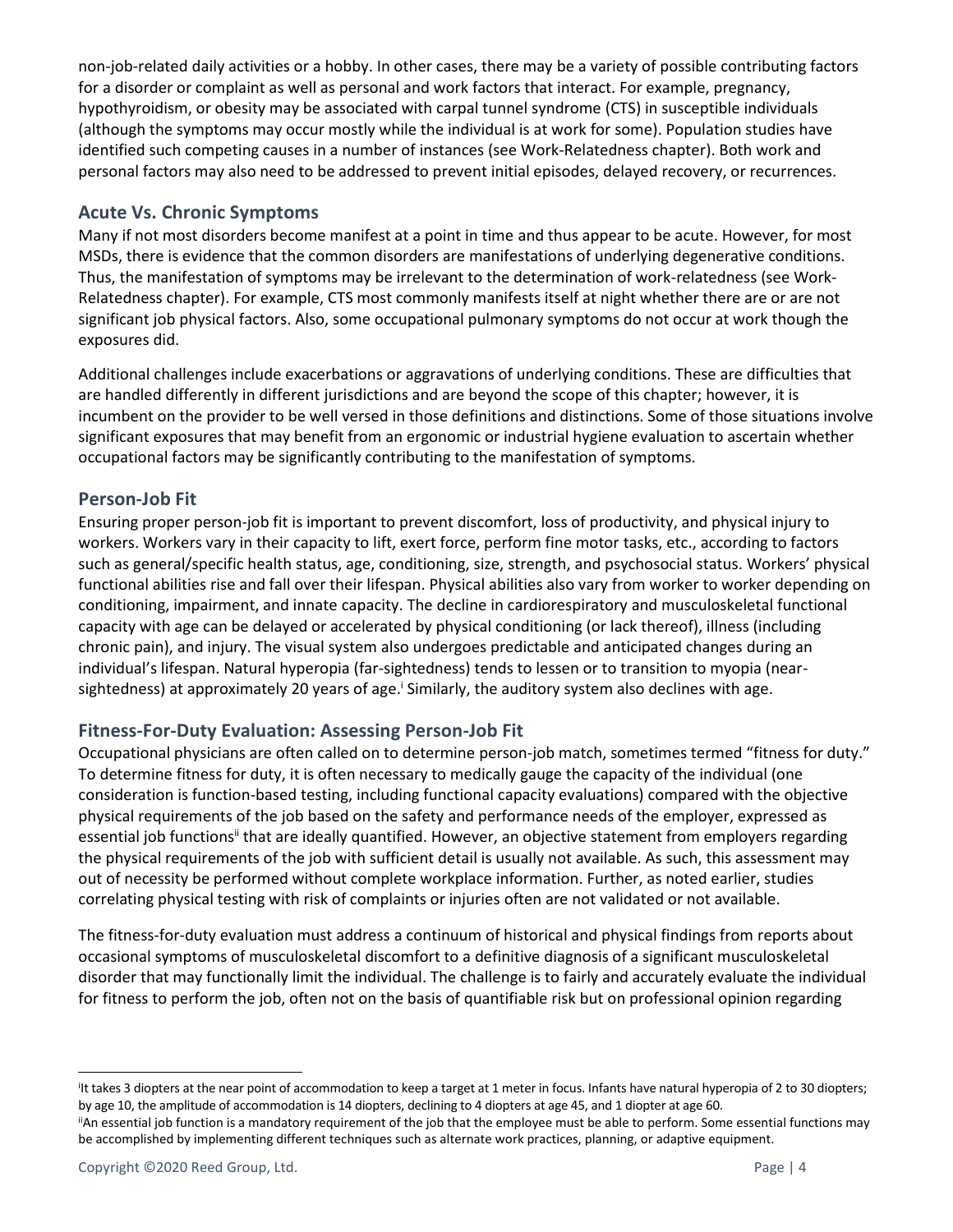what the worker can or cannot do.<sup>iii</sup> The worker's past history of pain or dysfunction in specific work settings is useful in gauging the probable reaction to occupational factors (e.g., job physical factors, respiratory exposures, psychosocial stressors, etc.). For patients whose work entails significant physical labor, a change in career or work duties may be necessary in the event of a decline in functional capacity with age or other factors. Providers should carefully assess whether employees can tolerate a given job or work environment, particularly when symptoms or difficulties arise. Large employers may also assess work capability and tolerance as part of a pre-employment process especially if a job requires a certain level of physical or mental conditioning. Employers who consider worker-job fit may be able to prevent or reduce both injuries and modulation of pre-existing symptoms. In the case of age-related capacity, one initial step is to identify particularly demanding jobs that are unlikely to remain suitable for employees until retirement. In identifying such jobs, be cognizant of quality evidence of increased incidence of symptoms or of injury with age, if it exists. In many cases, such evidence does not exist (see Work-Relatedness chapter). Speculation should be avoided, although occasionally, recommendations are requested to be made without quality evidence. The next step is to discuss these issues with the company and the involved employees and to anticipate the need for long-term succession plans to shift duties as workers age.

# **Psychosocial Factors And Person-Job Fit**

Employees who are invested in remaining at work will generally try to overcome obstacles resulting from work intolerance, perhaps by adapting or changing work practices to their abilities. Workers who are experiencing other forms of job-related dissatisfaction and other psychosocial stressors are believed to be less likely to seek to match their abilities to work demands.

# **Preventive Strategies and Tactics**

Different strategies may be employed in an effort to prevent first episodes of symptoms or activity limitations, recurrent episodes, chronic disability, lost workdays, medical care utilization and their associated costs. As these are somewhat disparate outcomes, it is recommended that occupational health professionals should be clear about the goals of specific preventive efforts.

# <span id="page-4-0"></span>**Primary Prevention**

The primary prevention of work-related disorders depends on the reduction or elimination of exposures to factors causally associated with those disorders in individuals susceptible to such stressors. In the past, emphasis has been placed on risk factors that are physical in nature, such as force, repetition, posture, vibration, lighting, terminal design, posture, aeroallergens, chemicals, noise, and electromagnetic radiation. However, other factors, such as worker job satisfaction and relations with coworkers and supervisors, have been specifically noted to have a relatively strong relationship to musculoskeletal, ergonomic, visual, cardiovascular and respiratory disorders. The primary prevention of work-related complaints thus ideally depends on reducing all relevant exposures, whether physical, personal, chemical and/or psychosocial stressors.

# <span id="page-4-1"></span>**Work Design**

Several general principles are important to prevent musculoskeletal disorders, occupational pulmonary disorders, visual fatigue or injury. These include protection from hazards via engineering controls, use of personal protective equipment, administrative controls (i.e., policies, procedures, training, supervision, and scheduling to reduce exposures), and person-job fit/fitting the job to the worker. Person-job fit is a basic principle that may markedly reduce occupational health concerns and the costs of lost productivity due to illness and injury as well as related medical costs. The same principles are used either to engineer jobs so that they fit many people or to adapt a job, task, or workstation to a specific person. These principles include:

- Decreasing high or moderately high force or loads, high repetition rates, and high durations of exertions through redesign, tool changes, or automation.
- Decreasing static exertions that result in excessive muscle fatigue.

iiiThe U.S. Equal Employment Opportunity Commission is re-interpreting fitness-for-duty, post-offer, and pre-placement screenings based on amendments to the Americans with Disabilities Act and case law. See www.eeoc.gov/policy/docs/guidance-inquiries.html.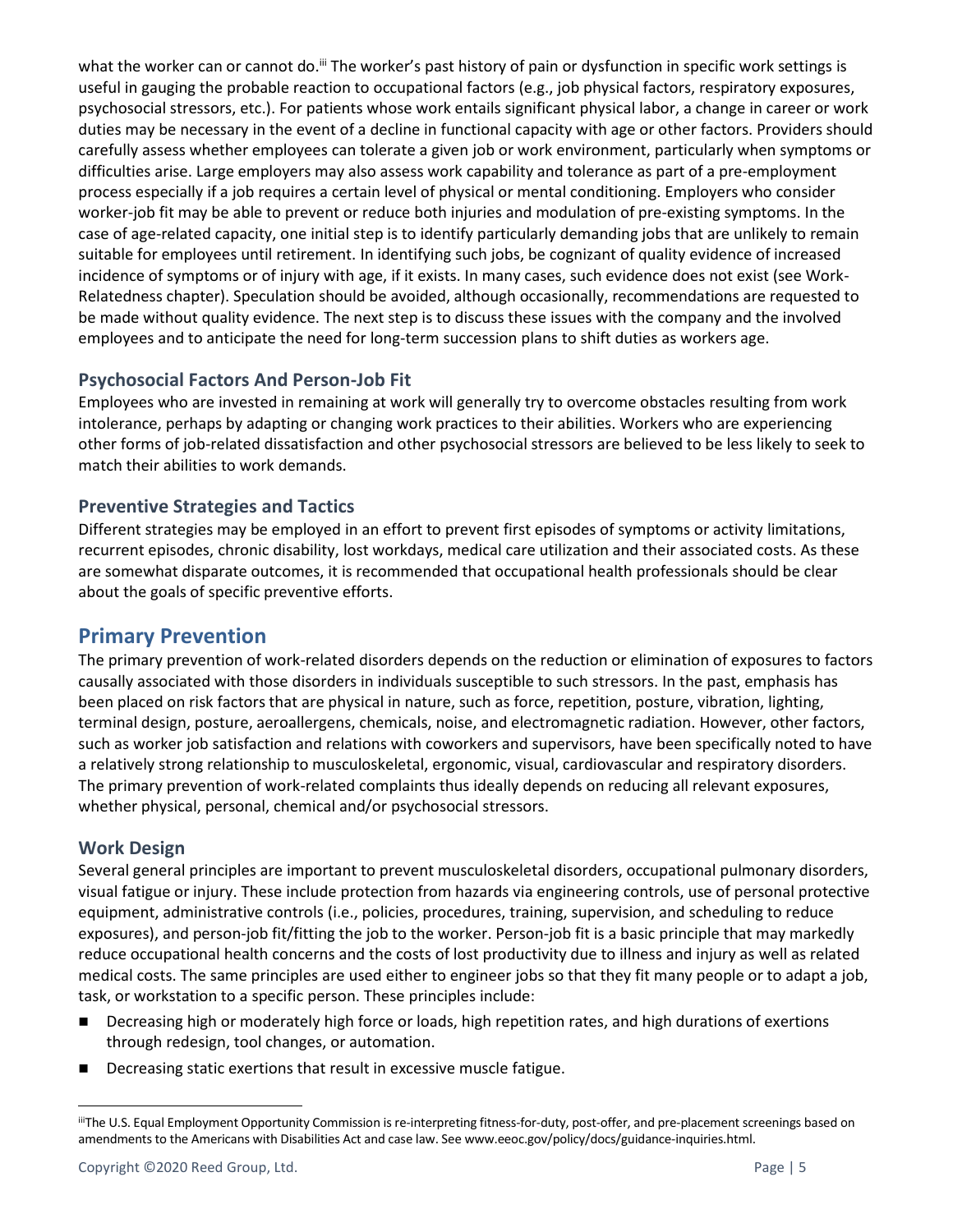- Providing reasonable and prudent exercise breaks depending on the tasks involved (e.g., stretch or lightexercise breaks every half hour or hour when significant static, repetitive, or sedentary jobs or tasks are performed). Breaks may include "micro-breaks" (short intervals where physical work is not required). Frequencies and durations of breaks are generally directly proportional to the degree of the preceding levels of job physical demands.
- Avoiding use of the hand as a tool, such as pounding on a tool or part.
- Providing lift-assist devices, particularly for tasks requiring performance of frequent, heavy lifts.
- Positioning work to avoid static, nonanatomic postures resulting in sustained muscle contraction.

Jobs and workstations should be designed so that they fit most workers' capacities when feasible. Workstations, equipment, or task components should, when possible, be adjustable for workers of different stature, strength, and endurance to ensure a match between each worker and his or her tasks, thereby avoiding discomfort, loss of productivity, and injury. Work organizational factors and other psychosocial factors may also need addressing, particularly if there is job dissatisfaction or other psychosocial stressors. Jobs are thought to be best designed to include worker control over tasks where possible, variability in job tasks, ability to take microbreaks or manage time, and provide input to improve workplace practices and procedures.

# **Ergonomic Tactics to Prevent Distal Upper Extremity Musculoskeletal Symptoms and Disorders**

In making recommendations for the design of tasks and workstations to prevent distal upper extremity musculoskeletal symptoms and disorders, the occupational health provider should be aware of the physical dimensions and range of motion needed to complete the tasks involved. Tools, machinery, or workstations should ideally be flexible enough to accommodate any worker. It may be helpful to involve workers in the identification of physical job requirements and of potential uncomfortable or overload situations. This can be accomplished through interviews, group sessions, and/or questionnaires and scales. Ergonomic research suggests the following recommendations for the design of tasks that involve use of the distal upper extremities in order to prevent musculoskeletal complaints and injuries:

- Design of hand tools should be determined by hand anatomy and task design in order to:
	- Maximize grip strength by avoiding palmar flexion and other wrist deviations.
	- Provide as great a force-bearing area as possible in handles and grips.
	- Minimize the force and vibration transmitted to the hand and upper body.
	- Avoid repetitive finger action.
	- Avoid ulnar or radial deviation or flexion or extension at the wrist.
- ◼ Tools that help reduce the force to accomplish the job should be trialed by workers, and if successful adopted.
- Machinery should be maintained to reduce hand forces required.
- To avoid neurovascular as well as tendon injury, the hand should not be used as a hammer.
- Vibration transferred to the hands, wrists, and remainder of the upper extremity should be reduced to the extent possible through the use of vibration-damping wrappings and coatings, isolation suspension of vibrating machinery, or automation.

#### **Ergonomic Tactics to Prevent Shoulder Musculoskeletal Symptoms and Disorders**

The following are ergonomic principles and recommendations for prevention of shoulder disorders (also see Shoulder Disorders chapter). Ergonomic research suggests the following recommendations for the design of tasks that involve use of the shoulders, and upper extremities in order to prevent musculoskeletal complaints and injuries:

- Reducing the weight of the object is believed to be most important.
- If the job requires overhead use and the object or tool cannot be lowered to less than 60° of forward flexion, then lowering the object to 90 to 120 $^{\circ}$  of forward flexion is believed to be inappropriate and may inadvertently increase risk.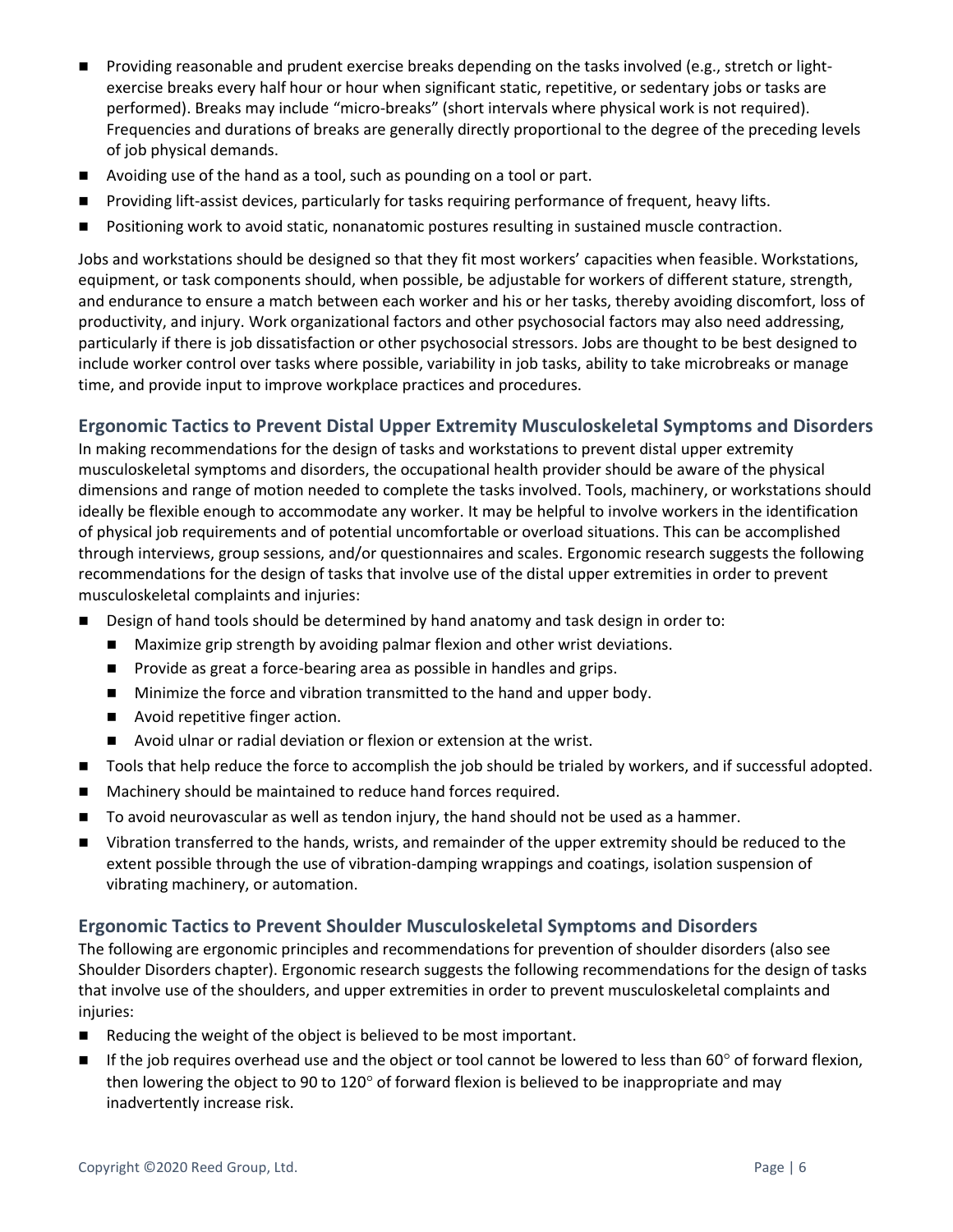- Tools that reduce force requirements may be helpful (see above recommendations for distal upper extremity MSDs).
- **■** Sustained postures producing static use should be avoided, particularly in 90 to 120 $^{\circ}$  of forward flexion (see Shoulder Disorders chapter).

### **Ergonomic Tactics to Prevent Neck and Back Musculoskeletal Symptoms and Disorders**

Ergonomic research suggests the following recommendations for the design of tasks that involve use of the back to prevent musculoskeletal disorders and injuries. There is little evidence for neck disorders, which are assumed to have similar recommendations. The National Institute for Occupational Safety and Health (NIOSH) has issued the following lifting recommendations<sup>1</sup>:

- Lifting should be planned to avoid slippery and cluttered areas. Objects lifted are generally recommended to be:
	- Close to the body (low horizontal distance).
	- Between knee (preferably waist) and shoulder height.
	- Lifted without bending or twisting the back (if the object is too large to fit between the knees, then there is *less* back compressive force with bending the back and not the knees with lifting).
	- Lifted with the chin tucked in, if lifting overhead.
	- Well-designed with secured handles (if used; alternately, some objects have good natural hand holds).
	- Less than 50% of a worker's capacity (personal strength limits) as determined by preplacement testing.
	- Generally less than 25 to 35 pounds (11.3 to 15.8 kilograms), unassisted (this may vary considerably from worker to worker and between genders).
	- Lifted less frequent than 20 lifts per minute depending on lifting technique, physical conditioning, and personal factors.
	- Raised with slow, controlled lifts with at least 3 seconds per lift.
- Lifting devices may be helpful to reduce lifting demands.
- Pushing and pulling should be limited to forces of less than 50 pounds (22.5 kilograms) at the hands.
- Heavy carrying should be reduced to less than 33 percent of lean body weight by:
	- Dividing loads.
	- Using mechanical transport devices.
	- Using more than one worker to move heavy loads.
	- Tailoring tasks assigned to each worker and load size.
- The use of back belts as lumbar support should be avoided because they have been shown to have little or no benefit (see Low Back Disorders chapter), and provide only a false sense of security.
- Unexpected movements should be avoided by:
	- Ensuring strong, easily gripped, thick handles with rounded edges.
	- Removal of slip, trip, and fall hazards.
	- Planning lifting maneuvers.
- Prolonged sitting and standing should be reduced by:
	- Providing rest and exercise breaks.
	- Task rotation or variation.
- Twisting and bending while bearing a load should be avoided by correct placement of work materials.
- Reaching outside the preferred work area should be avoided through placement of work materials within approximately a  $90^\circ$  arc centered in front of the worker.
- Whole-body vibration (particularly high amplitude, low frequency as may occur with some motor vehicle and machinery operation) should be reduced when feasible by:
	- Mechanical damping or balancing of machinery.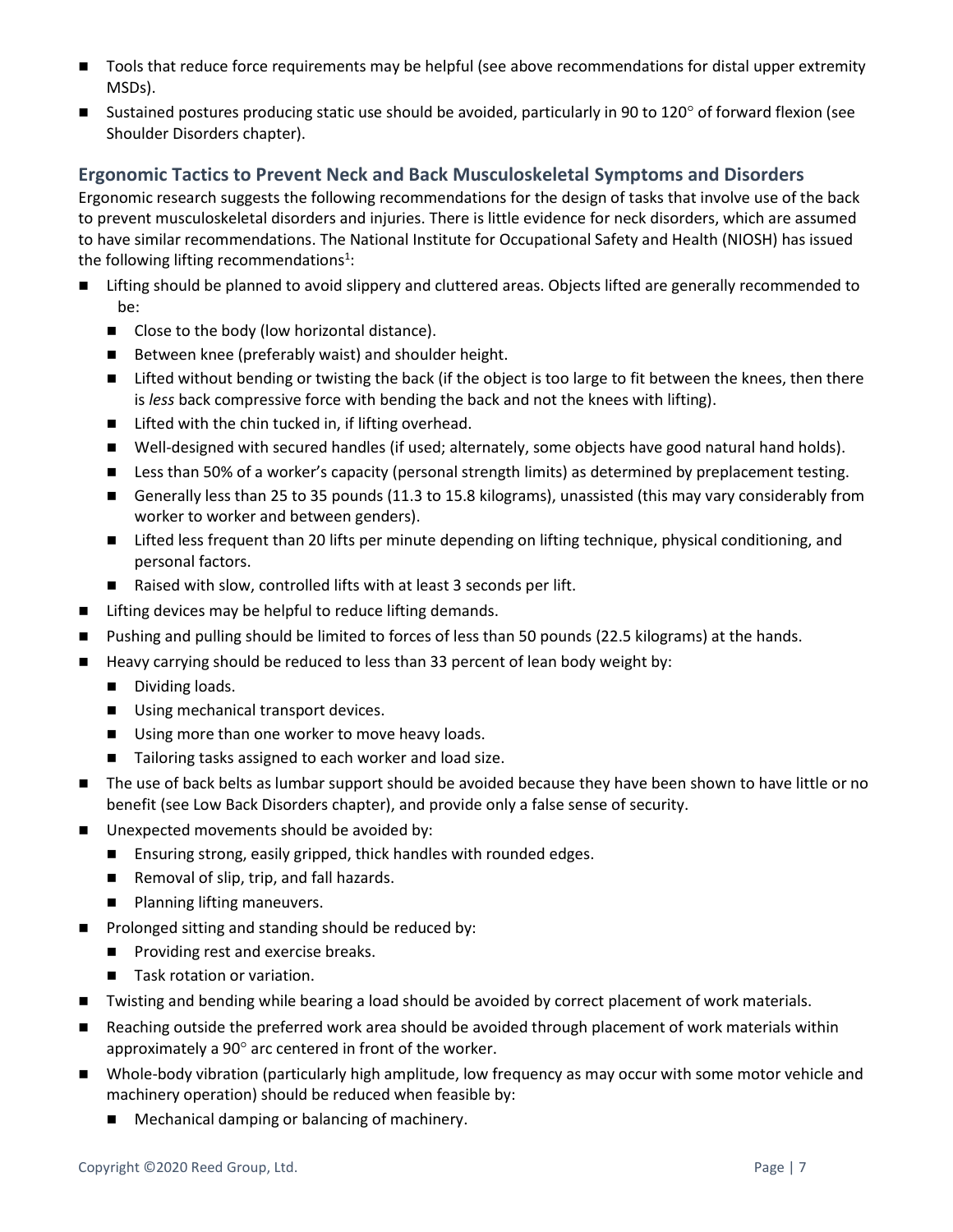- Damping cushions and padding.
- Automating processes.
- The level of exertion should be limited to about 33% of a worker's aerobic capacity. This may also be determined by preplacement testing.
- Seating height should generally be at 16 to 20 inches (40 to 52 centimeters) with a lumbar support, adjustable reclining back (90 to140 $^{\circ}$ ), and a firm, flat, adjustable seat pan with a rounded edge no longer than 16 inches (40 centimeters) for prolonged sitting. Mobile workers may prefer a sit-stand option using a high stool with a seat 29 to 32 inches high (74 to 81 centimeters). Seating of the first type and sit-stand stools support back musculature and minimize intradiscal pressure. Foot rests and/or armrests may be needed for some workers. All seating should be fully adjustable to accommodate workers of different heights and body habits.

# **Psychosocial Factors**

The following are methods by which psychosocial factors may be reduced to improve job satisfaction and task enjoyment:

- Varying repetitive or monotonous work by considering automatic feed devices; task, job, or worker rotation; or breaks, mini-breaks, and exercises.
- Increasing workers control over tasks.
- Designing jobs so that employees see the output of their work.
- Increasing workers participation in decision making.
- Matching authority and responsibility in jobs.

### **Ergonomic Tactics to Prevent Visual Fatigue and Other Visual Disorders**

"Visual fatigue" is a term used to describe phenomena related to intensive use of the eyes (see Eye and Vision chapter). It can include symptoms of eye or periocular pain, itching or burning, tearing, oculomotor changes, focal problems, performance degradation, "aftercolors," and other phenomena. To prevent visual fatigue, ergonomic research suggests that:

- Frequently used displays be placed in the primary visual display area the top of this area should be opposite or slightly below the operator's eyes with eyes facing straight forward, extending down to a point where the operator is looking down at a 30 $^{\circ}$  angle. Devices viewed as they are operated, such as buttons, keyboards, and controls, should be above and below this area, at the work surface, and above the plane of the operator's eyes.
- The optimal viewing distance for visual displays is about 20 inches (50 centimeters). Corrective lenses designed specifically for fine details, including display-screen work, can be used for workers with refractive error or presbyopia. Lenses of this type can be incorporated into multifocal eyeglasses.
- Proper illuminance is important and should be evaluated for each task. It depends on the task, reflectance of surfaces in the area, and to some extent the age of the worker (older workers generally require brighter lighting with less glare for visual discrimination). In general, luminance of 70 to 80 footcandles is needed for general office work, 100 to 150 footcandles for visually intensive tasks, and up to 500 to 1,000 footcandles for very fine tasks. When needed, specific task lighting is preferred over excessive ambient area lighting.
- Lighting geometry should be configured to avoid glare. Glare should be reduced for display terminals by:
	- Placing visual display terminals out of direct line with windows.
	- Use of window films and coverings.
	- Use of dull textured surfaces.
	- Reducing ambient lighting to below 500 lux (18 to 46 footcandles) and using supplemental lighting when needed.
	- Use of indirect lighting.
	- Parabolic louvers on fluorescent lights.
	- Shielding of auxiliary lighting.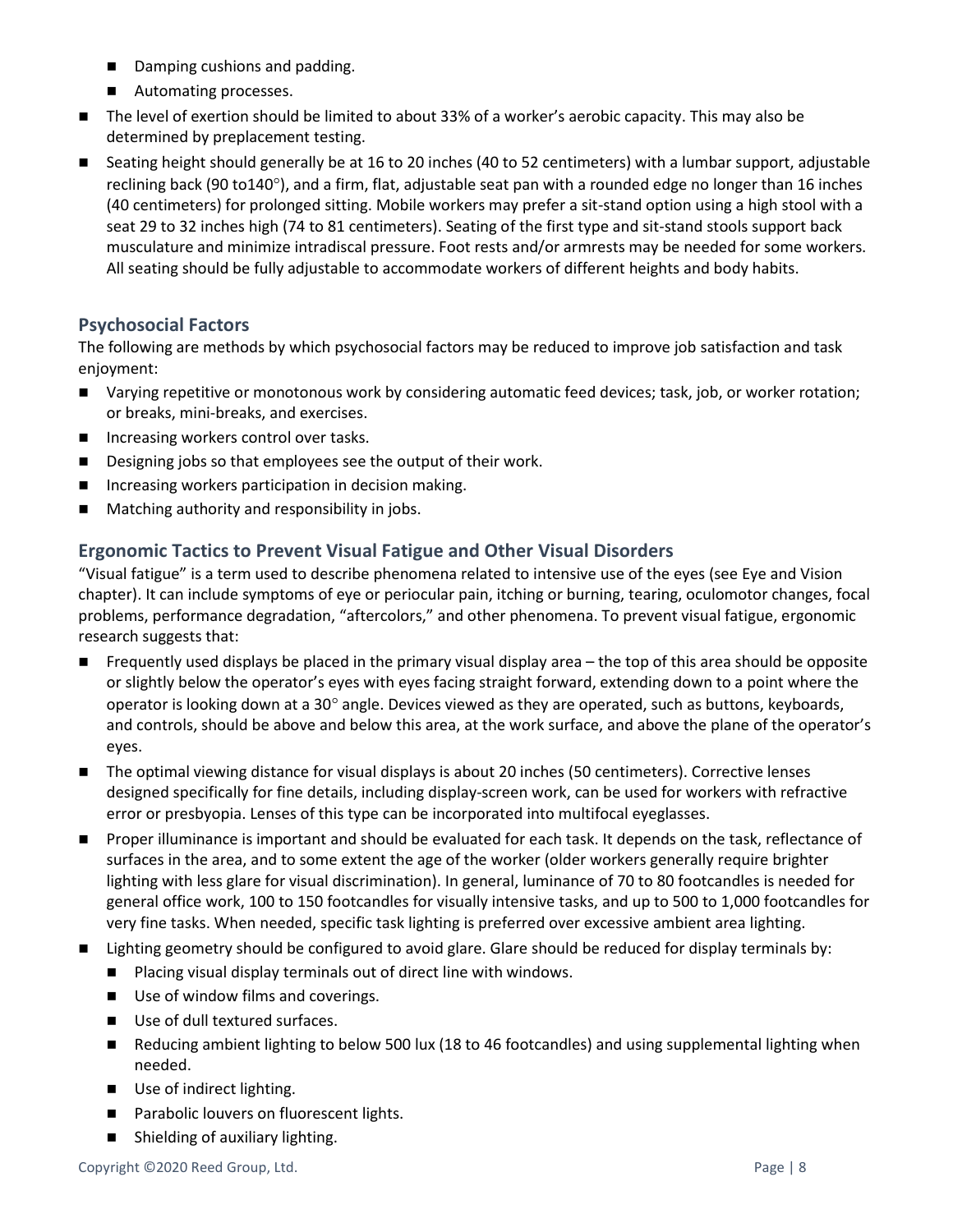- Use of eye shades.
- Visual discomfort from glare and other sources cumulates during the workday, so task rotation may be a reasonable preventive measure if other measures are not possible or reasonable.
- Visual performance can be impaired by whole-body vibration in the range of 10 to 25 cycles per second. Such vibration, which may be generated by power saws, cranes, conveyors, and other machinery, should be damped or separated from the worker. Periodic short periods of rest from fixed focal tasks for data-entry workers and other computer-related positions, such as a 5-minute period involving fixation of the eyes to infinity every 20 to 40 minutes, helps to reduce eye strain and discomfort while improving mood and performance.

#### **Personal Risk Modification**

Employers have been increasingly implementing worksite health promotion initiatives over the last 25 years<sup>2,3</sup> in an effort to help modify individual personal risk factors of workers as there is increasing recognition they are important risks for many occupationally-related disorders including MSDs (see work-relatedness sections in each chapter), as well as non-occupational disorders that increase health care costs. The general health of the worker also potentially affects their ability to perform at work optimally and as such should be of concern to the employer. Personal risk factors such as diabetes mellitus, hypertension, and obesity may also affect work performance contributing to both absenteeism and presenteeism. Other chronic illnesses such as asthma and cancer also affect work performance. Productivity costs associated with poor employee health have been found to be associated with 2 to 3 times the direct health costs<sup>4</sup> and unhealthy lifestyles have been shown to be associated with poor health and excess medical expenditures. <sup>4-6</sup> Furthermore, modifiable health risks account for 20 to 30% of employee health care costs.<sup>4,7</sup> As employers typically pay the majority of their workers' health costs<sup>4</sup> and decreased worker productivity affects the bottom-line, the employer has a vested interest in participating in risk factor modification and in influencing the prevention or control of chronic disease. Worksite health promotion programs have been seen as part of the solution.

The question then arises: how helpful and cost-effective are these programs? Various literature reviews have been conducted on these programs but there are limitations to these reviews including variability in study designs, program evaluation metrics, as well as components and other aspects of the programs themselves<sup>8,9</sup> As such, comparability is fraught with challenges. Evidence suggests, however, that multi-component worksite programs have been effective in achieving long-term behavior change, the most effective programs offering individualized risk reduction counseling to the highest risk employees within a healthy company culture.<sup>8</sup> This is logical as risk reduction in the highest risk employees will likely translate into the most obvious incremental change in outcomes as compared to employees with lower risk. Employees with lower risk profiles will likely produce smaller incremental change with less dramatic outcomes. This should not mean, however, that lower risk employees should not also be targeted, as any risk reduction, however incremental, translates into health benefit to the individual, and in aggregate.

Tools have been designed for use in identifying and scoring employers' best practices. These "worksite health index" tools are offered by the Health Enhancement Research Organization (HERO) Scorecard,<sup>10</sup> the National Business Group on Health (NBGH) Wellness Scorecard,<sup>11</sup> NIOSH Essential Elements,<sup>12</sup> and the CDC HeartStroke Check<sup>13</sup> among others. The hope is that they will help define the key elements needed for successful health promotion program implementation.<sup>8</sup> The Centers for Disease Control and Prevention's Healthy People initiative<sup>14</sup> proposes that comprehensive worksite health promotion program should contain all of the following elements:

- Health education that focuses on skill development and lifestyle behavior change.
- Supportive social and physical environments and policies that promote health.
- Integration of the worksite program into the organization's culture.
- Related programs such as employee assistance programs.
- Screening programs preferably linked to medical care delivery to ensure follow-up and appropriate treatment.

Despite the gains made over the last two decades in the implementation of worksite health promotion initiatives, the degree to which they have been successful is still not clear due in part to limited data and the less-than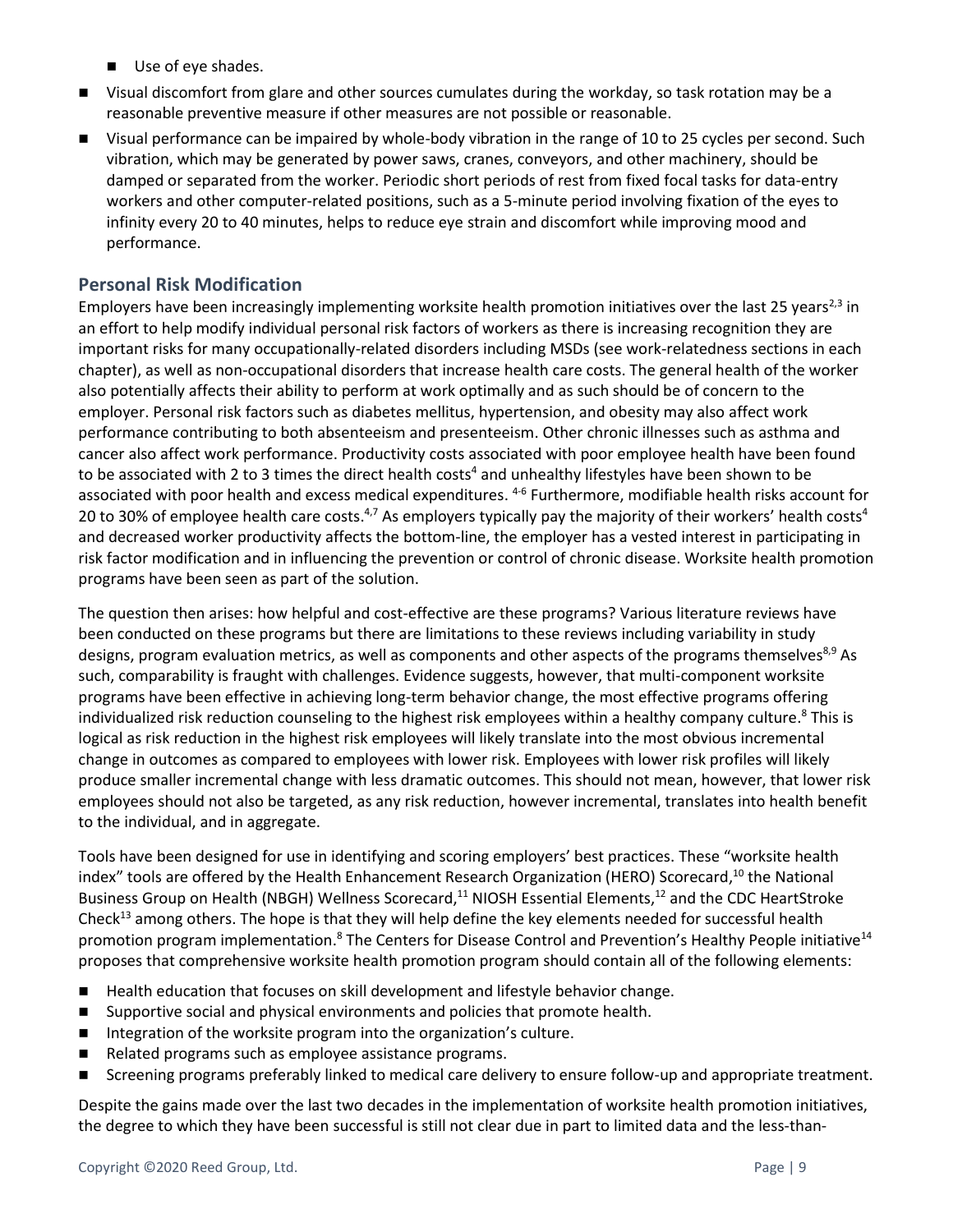optimal data available to evaluate these programs. Many employers have programs in effect, but the results are not being shared in the public domain, e.g., not published. Furthermore, many of the studies have threats to their validity such as lack of a concurrent control group and at times, results conflict.<sup>15</sup> High-quality cluster randomized trials are required. More cohort studies are also needed to assist with comparisons between employers<sup>15,16</sup> to provide better quality evidence indicating the effectiveness (or not) of these interventions in workplaces. The availability of higher quality data may encourage more companies to implement worksite health promotion programs, potentially including assessment of health risks with feedback. <sup>17</sup> Based on increasing evidence of worksite health promotion program efficacy, combined with modifiable risks and increasing health care costs, initiatives may be more likely to become the norm, helping to not only improve worker health and productivity, but also to improve the nations' overall quality of health.

# **Pre-Placement And Periodic Examinations**

The pre-placement/post-offer medical examination also may aid in reducing the risk for development of WRMSDs occupational asthma and many other health conditions. The physician must be clear about the purpose of the examination and its components. An ideally performed preplacement examination carefully incorporates specific information including the prospective job requirements and exposures, the future employee's prior and current capabilities, medical and other history and risks anticipated on that specific job. (This information is often gathered by many different professionals, including occupational therapists, physical therapists, industrial hygienists, psychologists, ergonomists, and human factors and safety professionals, as well as physicians who gather data, perform work-site job analyses in order to determine the essential functions/demands of the job, and assist in the design and implementation of pre-placement and periodic examinations based upon job analyses.)

The examination should be designed by defining the type and level of risk to the worker and to others. In general, these examinations are most productive as selection screening in relation to the demands (time, load, repetitions), consequences of error, and person-job fit in areas of high injury with high job demands. The purpose of preplacement examinations should be narrowly job-related; their primary intention should not be to discover hidden diseases and treat them. Preplacement examinations may be used to establish a baseline, especially in workers who have sustained previous injuries or illnesses. It should be noted that these examinations are not regarded as establishing a doctor-patient relationship.

The best situation arises when the physician incorporates knowledge of the requirements of that job. More commonly, the physician may not have viewed that particular job and a job description is available that includes quantified physical demands of the job, especially its essential functions. Quantified or statistics-based scales that rate or list physical demands, emotional demands, hours, working conditions, special equipment and tools used, faculties needed, and vocational qualifications may form the basis for evaluation of job requirements. A combination of descriptions by supervisors, site visits, and a group process used by teams of workers to define actual tasks (the Santa Barbara protocol), videotapes of the job as typically done, or structured questionnaires provides the necessary information for creating the most accurate job descriptions. Job descriptions have increasing limitations due in part to the widespread implementation of job enlargement, which has helped to make quality job descriptions rare, difficult and sometimes impossible. Nevertheless, the maximum weights lifted, or other maximum exposures are often quite helpful.

In evaluating the ability of a worker to do the job as described, the history is very important. If the candidate has had trouble with a similar job or demand in the past, this is a sensitive indicator for further discussions of whether the worker feels they are capable of performing the job, discussions with the supervisor concerning the accuracy of the job description, potential additional job evaluation(s) and/or accommodation.

Tests utilized for evaluating working populations and determining capabilities to successfully perform jobs must have sufficient sensitivity and specificity. Functional capacity evaluations are most often utilized to attempt to address these concerns. Unfortunately, to date they have not been found to accurately predict future workplace injuries or illnesses. They may still help assess if the person can perform the job task on a one-time basis.

If a more comprehensive preplacement examination is done for health promotion or protection purposes, it may identify other risk factors and conditions such as obesity, thyroid disease, poor muscular conditioning, pregnancy,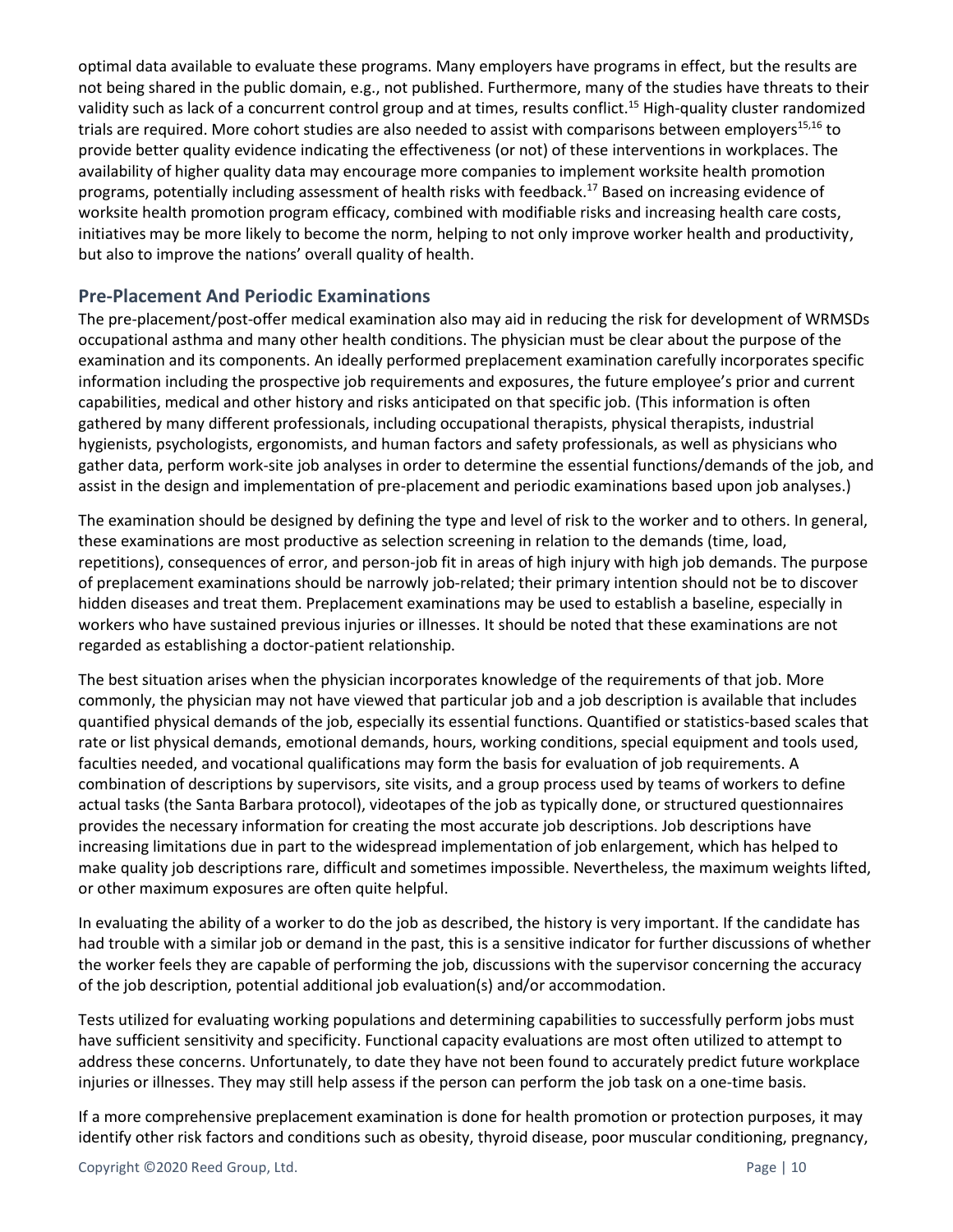diabetes mellitus, and certain congenital anomalies. The employee should be counseled about factors associated with WRMSDs, risk of occupational pulmonary disorders or other work-related health concerns that are prominent in the proposed job, particularly if he or she has any preexisting medical conditions or known risk factors. This process also allows the health care provider to communicate to the employer the need for appropriate restrictions, accommodations, or task redesign that may permit the employee to work safely.

# **Physical Hazard Control**

If it is likely that physical work factors may contribute to subjective or objective health effects, the occupational health provider and the employer should consider methods of hazard control to mitigate the observed effects and improve productivity. Systematic job-task analysis will identify ergonomic and physical risk factors associated with various tasks. This identification should then lead to the implementation of appropriate control measures to reduce employee exposure to these risks when feasible. The following methods of physical and ergonomic hazard control are listed in order of preference:

*Engineering Controls.* Engineering controls reduce exposure levels and are the preferred method of preventing the development of work-related musculoskeletal health effects. Engineering controls focus on job tasks or processes. They may include substitution of a chemical to a less toxic compound. Direct engineering changes in job operations may also be made to minimize exposure of workers – for example, use of light curtains, barriers, or enclosed processes. To prevent job-related health effects due to job physical demands, the preferred means may be the development of special tools, jigs, or balances or the adjustment of workstations to reduce high force requirements. Engineering changes are best able to alter levels of necessary force, duration of exertion, high amplitude vibration, noise, temperature, and exposures to chemical and physical hazards. The implementation of proper engineering controls may not preclude the need for administrative controls, employee training, or personal protective equipment, however. The implementation of engineering controls to reduce exposure levels is also the preferred method of controlling the development of work-related nonspecific eye complaints. However, personal protective equipment is often more practical (see below).

*Administrative Controls.* Administrative controls focus on the worker's capabilities and motivations and how the job task is done. These controls include job rotation, task separation, elimination of production incentives, reduction of overtime, optimal assignment of shift work, and the provision of appropriate break times. The implementation of such controls can reduce overall job physical exposures, improve recovery time, and reduce the exposure to stressors. Administrative controls also may be considered to improve work-organization tasks that affect the psychological state of the employee. Psychosocial factors that have been associated with workrelated complaints include job dissatisfaction, low enjoyment of tasks, poor relationships with supervisors or coworkers, excessive workload, low workload/monotony, ambiguity over career development, lack of employee control, social isolation, deskilling due to a single repeated job task, and simply individual differences leading to poor person-job fit. In some instances, psychosocial stressors have been found to be as important (or more important) in contributing to work-related disorders than physical stressors.

*Personal Protective Equipment.* If engineering controls of physical, chemical, or biologic hazards are not feasible, appropriate and effective personal protective equipment (PPE) should be used. Hearing protection, impervious gloves, boots, respirators, and eye and face protectors are well-known examples of PPE. However, there are no forms of PPE that well-designed studies have proven effective in preventing WRMSDs.

*Work Practice Controls.* Work practice controls address the importance of work procedures and practices utilized by the worker. These controls include work techniques, maintenance of tools and equipment, physical conditioning of new or returning workers, optimal lifting and carrying techniques – not always 'lift with the knees and not with the back" (see Low Back Disorders chapter) – and best use of equipment and workstations.

#### **Management Education**

Education and information should be provided at all levels of a company. Upper management must understand the risk for WRMSDs, eye, hearing, and respiratory complaints and other health problems in the workforce; the financial and social cost associated with them; and the need for management's support of line supervisors to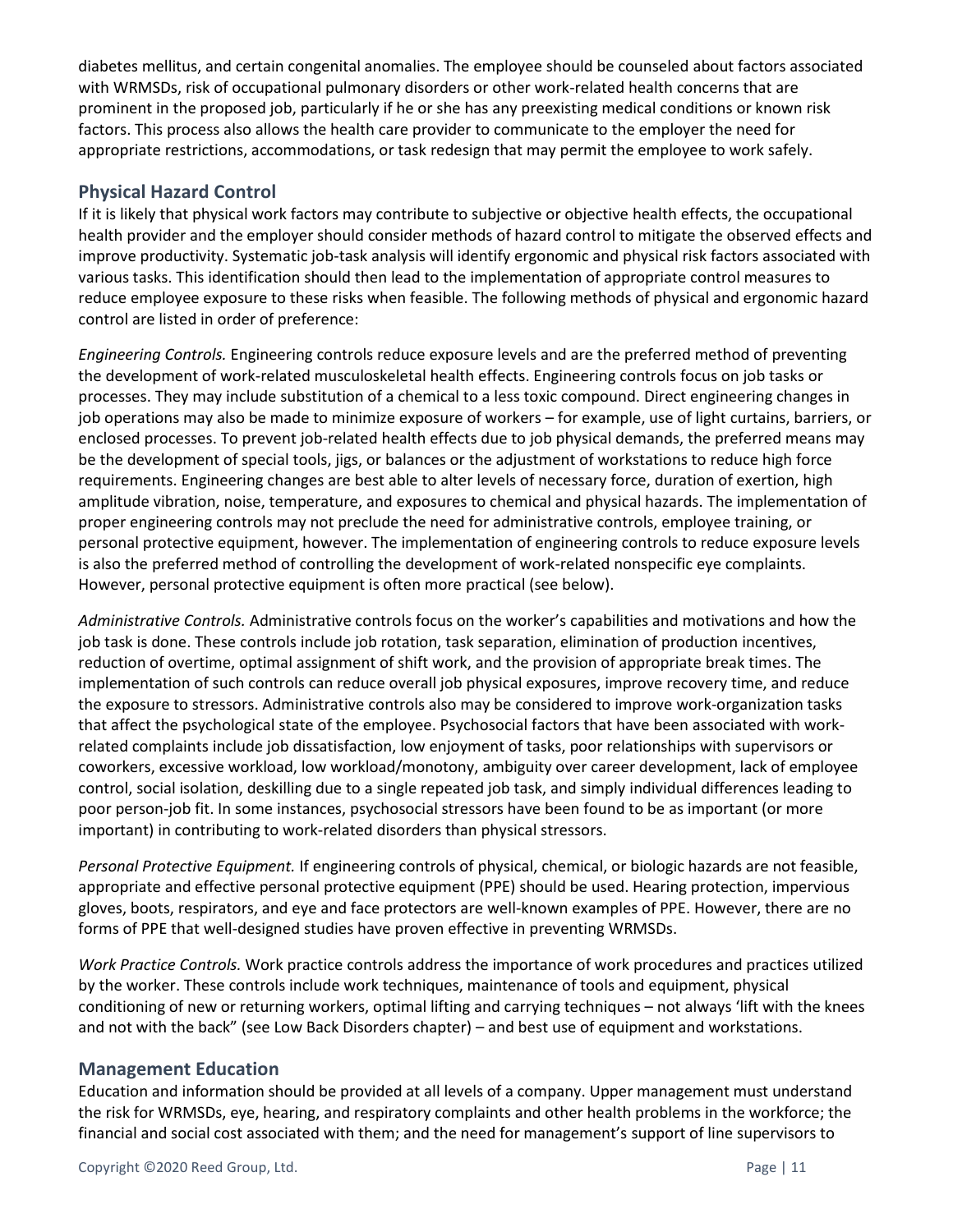implement risk factor controls. Further training may be needed for environmental safety and health staff, plant engineers, human resources personnel, ergonomic teams, and the individual employees themselves. The Occupational Safety and Health Administration (OSHA) [29 CFR 1910.132] requires training on the workplace hazards and use of specific PPE to prevent injury for each of the tasks being performed.

# **Employee Education And Involvement**

Employees should have baseline knowledge of the risk factors for work-related complaints they are most likely to encounter, how to prevent them, and how to access medical care if a health concern develops. Employees also should understand their job responsibilities, job requirements, and duty to comply with health and safety standards developed by both regulatory agencies and the employer. Employees should be encouraged to participate with management in identifying work factors associated with health concerns, and in suggesting methods to control exposure to them. Active participation may facilitate secondary and tertiary as well as primary prevention.

In making realistic recommendations, occupational health providers must balance the cost of preventive efforts (in time, effort, and money) against the expected benefit of designing broad-based or targeted programs. For example, some primary preventive efforts such as back education or fitness programs are often applied to all workers. However, back pain, while the most common disorder seen in occupational medicine, affects less than 2% of most workforces yearly to a sufficient degree to necessitate treatment, and about 10% of those workers account for more than 80 percent of the costs. In addition, because of the state of knowledge and individual variation in susceptibility and presence of non-work-related risk factors, broad-based prevention efforts for some types of initial or recurrent health concerns may not be cost-effective. Effective targeting of preventive efforts may be difficult as well. A focus on secondarily preventing disability, which often leads to high-cost cases, may prove to be more cost-effective.

# <span id="page-11-0"></span>**Secondary Prevention**

Secondary prevention consists of detection and surveillance programs designed to identify early indicators of potential injury or illness (e.g., symptoms, minor injuries, sprains, strains), as well as intervention in an effort to avoid re-injury and/or the worsening of conditions including iatrogenic and advocagenic disabilities. (While prevention interventions are classically categorized into primary, secondary, and tertiary, they should not be considered mutually exclusive when implementing prevention programs.) Secondary prevention is aimed at reducing disability and hastening recovery once a health concern has become apparent. This is a more targeted approach in that it may be apparent which workers are more likely to develop symptoms, illnesses, or injuries. Since secondary prevention involves working in partnership with the worker, the cornerstones of this process are two-way communication, addressing myths and misconceptions, management of expectations, bilateral or trilateral planning, and management of the episode and the situation (see Initial Approaches to Treatment chapter).

Providing modified or temporary duty is important in returning workers to the job and prevents social isolation and deconditioning (see Cornerstones of Disability Prevention and Management chapter). Reconditioning and avoidance of static postures may be important in musculoskeletal disorders both to hasten functional recovery and to prevent recurrences. Back schools are an example of an approach that combines these two areas with imparting information and group support (see Low Back Disorders chapter). Any problems with workstation or task design that contributed to the original problem should be corrected to avoid aggravating the condition.

# **Surveillance**

Occupational health professionals may work with employers to develop and implement a surveillance system for the detection of work-related health complaints that may cause discomfort, develop into fixed pathology, or impair productivity. The components of an occupational surveillance program are the detection and enumeration of job-related morbidity and mortality, characterization of trends and identification of new patterns or clusters of disease, and monitoring of interventions to decrease frequency or severity of occupational injury or illness. Health surveillance may identify a pattern of development of musculoskeletal, ocular, or other symptoms or of adverse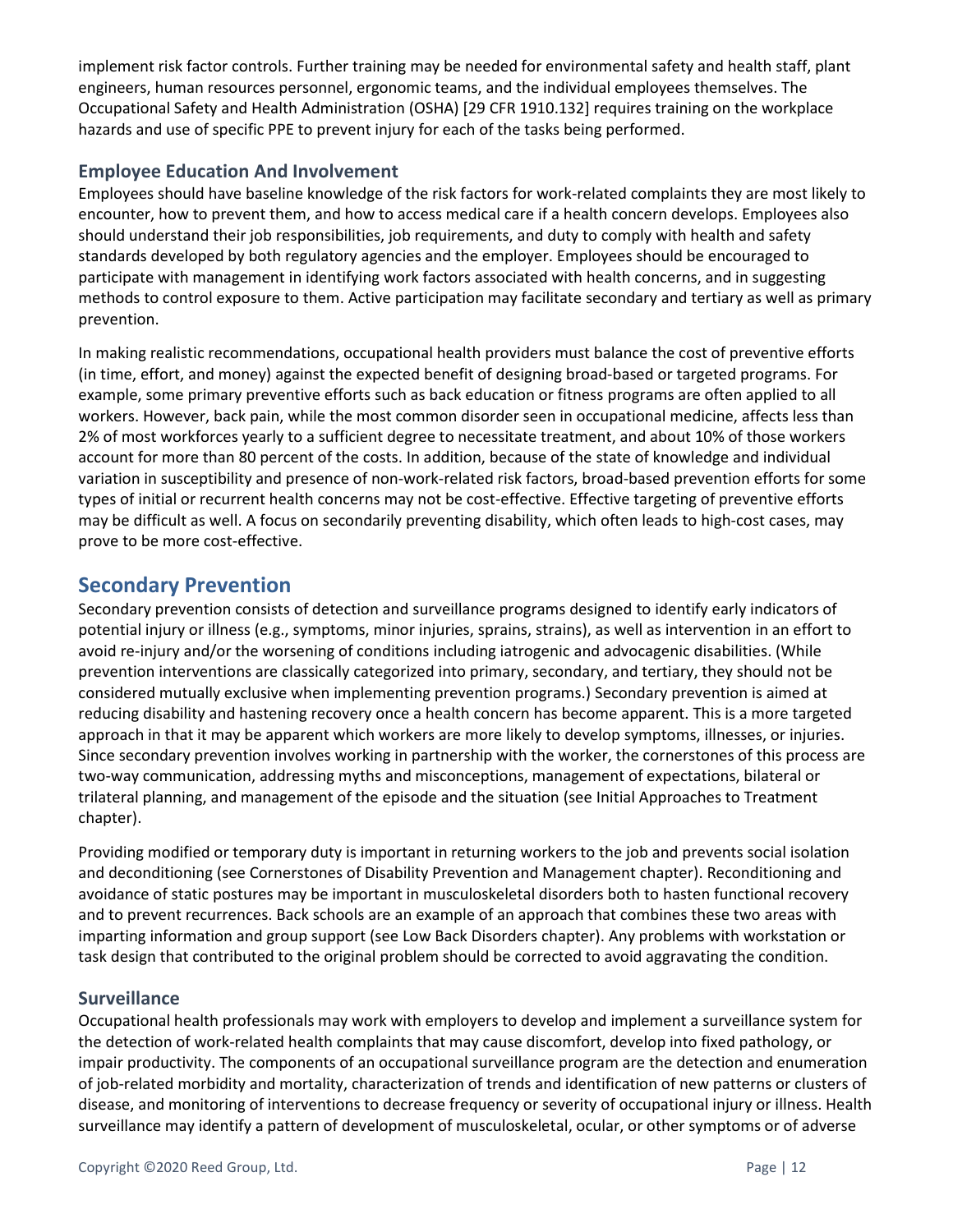health effects associated with some tasks that could not be predicted through task analysis. This is especially true when development of these conditions is associated with psychosocial more than physical factors. Surveillance may be active or passive. Passive health surveillance may include retrospective review of OSHA logs, absenteeism records, or documents from workers' compensation insurers. Active health surveillance may include questionnaires or routine medical examinations or both. Well-designed medical surveillance which includes the ability to track and trend findings over time may allow the employer to focus resources on those tasks that appear to be most predictive of developing musculoskeletal or other adverse health effects.

Surveillance systems work best when the target disease or disorder has all of the following features:

- Relatively infrequent disorders, rather than highly prevalent diseases.
- Few if any non-occupational risk factors.
- Non-occupational risk factors are not present or rare in the workforce.
- High degree of specificity, with robust linkage between the occupational exposure and the disorder.
- Screening tests have high sensitivity and high specificity.
- Screening tests are not overly invasive or costly.
- Early treatment of a disorder caught by screening or surveillance results in superior outcomes.

A challenge in performing surveillance or screening is the very high prevalence of common MSDs regardless of job physical demands. This makes screening and reporting of early symptoms highly problematic and may suggest a threshold of symptom persistence or disorder severity is necessary before a surveillance system could potentially be somewhat more effective. Nevertheless, early reporting of symptoms is believed to be helpful.

# <span id="page-12-0"></span>**Tertiary Prevention**

Tertiary prevention in the work setting involves prevention of recurrences in a patient who has had a previous episode. Tertiary prevention includes vocational rehabilitation and functional restoration in a worker who has had a major alteration in work capacity or life whether due to a major biologic event (e.g., catastrophic injury, severe disease) or a constellation of factors (e.g., iatrogenic disability). The first action is usually to evaluate the job or tasks and the person-job fit and then to modify the job, tasks, or workstation as necessary (see [Work Design](#page-4-1)). Excessive loads, repetition, unusual posture, and other job physical factors should be addressed. If the individual cannot do the job as originally designed because of an impairment, reasonable accommodation may be attempted if it can be provided by the employer. If this is not possible, job placement elsewhere or retraining may be necessary.

# <span id="page-12-1"></span>**Summary**

Effective workplace preventive strategies require multilevel engagement and shared responsibility of all stakeholders. Senior management is primarily responsible for fostering the health and safety culture through leadership, supportive corporate policies and the provision of necessary resources, but individual employees should be committed to healthy behaviors and lifestyles. Equally important is the need to connect employees, families and communities. Where applicable, the importance of union leadership is an important factor.

The provision of a safe, clean work environment is the basic building block of primary prevention in the workplace and this is best achieved through the input and monitoring performed by a team of appropriately trained occupational safety and health professionals. For personal risk modification, education is a key element and all levels of management should understand the link between employee health and productivity. Employees likewise need to understand the total costs and value of personal health and the subsequent impact of poor health on business and career success.

Establishing goals and measuring program effectiveness are essential to the success of workplace preventive strategies. These goals may include reduction in injury rates or near misses, participation rates in preventive medicine programs, or targeted outcomes such as stress reduction. Health and productivity metrics, cost, corporate culture, utilization of preventive benefits offered under the employer's health plan, rates of absence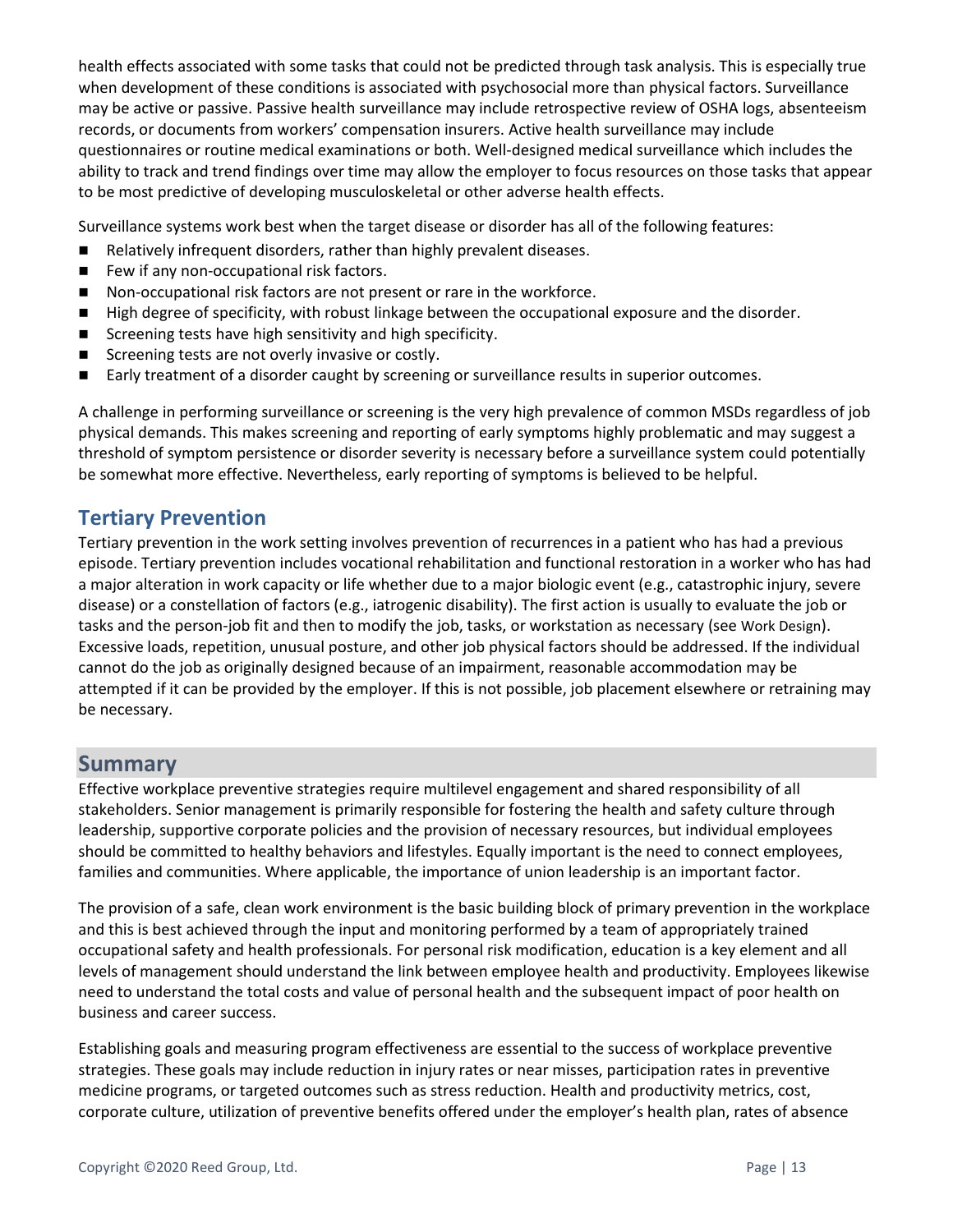and disability are among the many metrics that can be tracked and trended over time to ensure continued progress toward a safe and healthy workplace.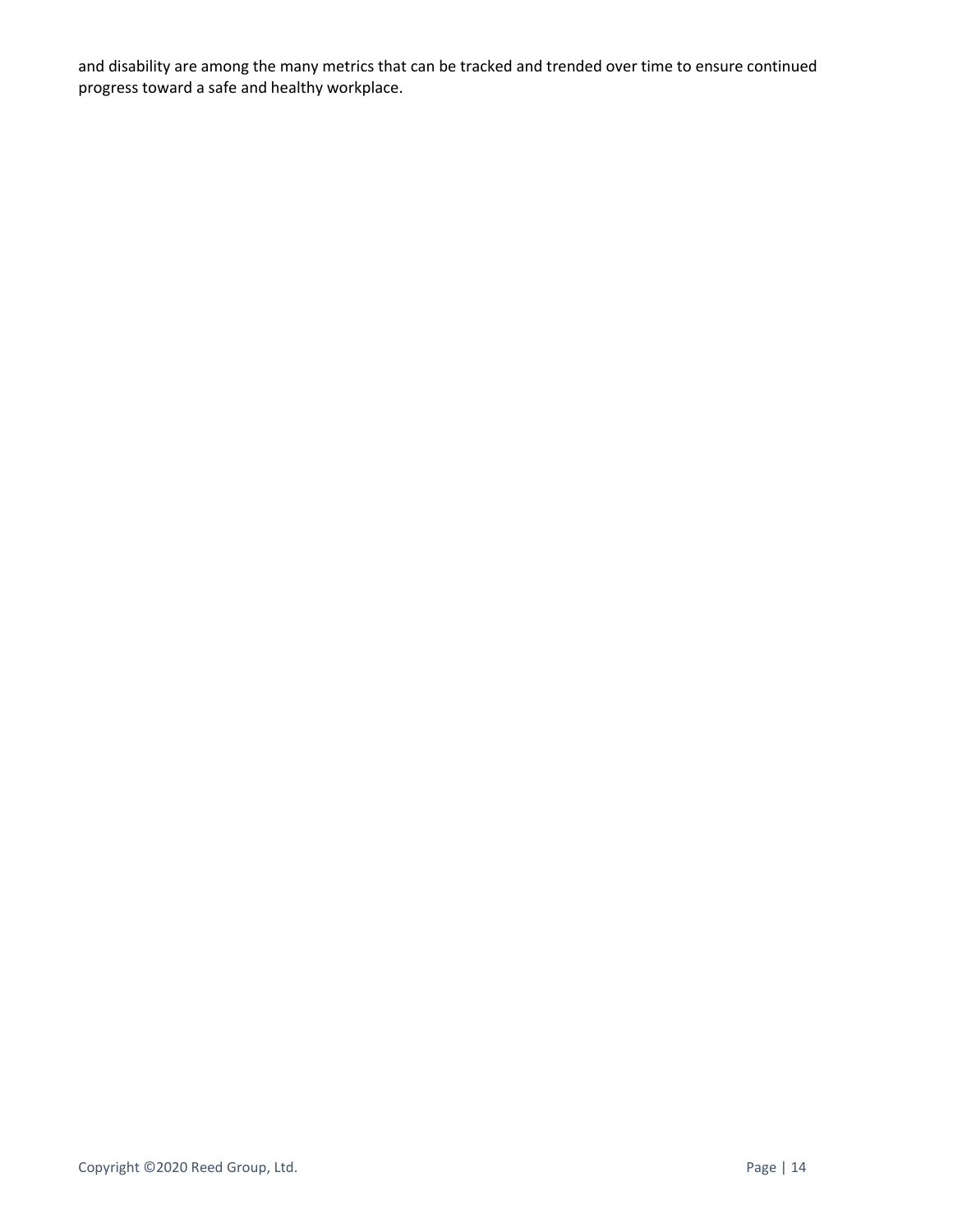# <span id="page-14-0"></span>*References*

- 1. Waters TR, Putz-Anderson V, Garg A. *Applications Manual for the Revised NIOSH Lifting Equation*. Cincinnati, OH: US Department of Health and Human Services, Centers for Disease Control and Prevention, National Institute for Occupational Safety and Health, Publication No. 94-110; 1994. See www.cdc.gov/niosh/docs/94-110/.
- 2. Wilson MG, Holman PB, Hammock A. A comprehensive review of the effects of worksite health promotion on healthrelated outcomes. *Am J Health Promot*. 1996;10(6):429-35.
- 3. Aldana SG, Greenlaw RL, Diehl HA, Salberg A, Merrill RM, Ohmine S. The effects of a worksite chronic disease prevention program. *J Occup Environ Med*. 2005;47(6):558-64.
- 4. Thygeson NM. A health plan perspective on worksite-based health promotion programs. *Am J Prev Med*. 2010;38(2Suppl):S226-8.
- 5. Ford ES, Bergmann MM, Kroger J, Schienkiewitz A, Weikert C, Boeing H. Healthy living is the best revenge: findings from the European Prospective Investigation into Cancer and Nutrition – Postdam Study. *Arch Intern Med*. 2009;169(15):1355- 62.
- 6. Pronk NP, Goodman MJ, O'Connor PJ, Martinson BC. Relationship between modifiable health risks and short-term health care charges. *JAMA*. 1999;282(23):2235-9.
- 7. Yen L, Schultz A, Schnueringer E, Edington DW. Financial costs due to excess health risks among active employees of a utility company. *J Occup Environ Med*. 2006;48(9):898-905.
- 8. Goetzel RZ, Pronk NP. Worksite health promotion: how much do we really know about what works. *Am J Prev Med*. 2010;38 (2Suppl):S223-5.
- 9. Heaney CA, Goetzel RZ. A review of health-related outcomes of multi-component worksite health promotion programs. *Am J Health Promot*. 1997;11(4):290-307.
- 10. Health Enhancement Research Organization. HERO best practice scorecard in collaboration with Mercer. See www.thehero.org/scorecard.htm.
- 11. National Business Group on Health. www.businessgrouphealth.org.
- 12. National Institute for Occupational Safety and Health. NIOSH Worklife Initiative: Essential Elements. See www.cdc.gov/niosh/docket/nioshdocket0132.html.
- 13. Prevention Research Center. HeartStroke Check (derived from Heart Check) School of Public Health. University of Albany at New York. See www.albbany.edu/sph/prc/worksites/.
- 14. Centers for Disease Control and Prevention. Healthy People 2010. See www.cdc.gov/nchs/healthy\_people.htm.
- 15. Soler RE, Leeks KD, Razi S, et al. A systematic review of selected interventions for worksite health promotion: the Assessment of Health Risks with Feedback. *Am J Prev Med*. 2010;38(2Suppl)S237-62.
- 16. Kottke TE, Pronk NP. Physical activity: optimizing practice through research. *Am J Prev Med*. 2006;31(4S):S8-10.
- 17. Taskforce on Community Preventive Services. Recommendations for worksite-based interventions to improve workers' health. *Am J Prev Med*. 2010;38(2Suppl):S232-6.

# <span id="page-14-1"></span>**Additional Resources**

Aaras A, Horgen G, Bjorset HH, Ro O, Walsoe H. Musculoskeletal, visual and psychosocial stress in VDU operators before and after multidisciplinary ergonomic interventions: a 6 year prospective study, part II. *Appl Ergon*. 2001;32(6):559-71.

Anton D, Shibley LD, Fethke NB, Hess J, Cook TM, Rosecrance J. The effect of overhead drilling position on shoulder moment and electromyography. *Ergonomics*. 2001;44(5):489-501.

Bigos SJ, Battie´ MC, Fisher LD, Hansson TH, Spengler DM, Nachemson AL. A prospective evaluation of commonly used preemployment screening tools for acute industrial back pain. *Spine*. 1992;17:922-6.

Burton WN, Chen CY, Conti DJ, Schultz AB, Edington DW. The value of the periodic executive health examination: experience at Bank One and summary of the literature. *J Occup Environ Med.* 2002:44(8):737-44.

Dababneh AJ, Swanson N, Shell RL. Impact of added rest breaks on the productivity and well-being of workers. *Ergonomics.*  2001;44(2):164-74.

Daltroy LH, Iversen MD, Larson MG, et al. A controlled trial of an educational program to prevent low back injuries. *N Engl J Med*. 1997;337(5):322-8.